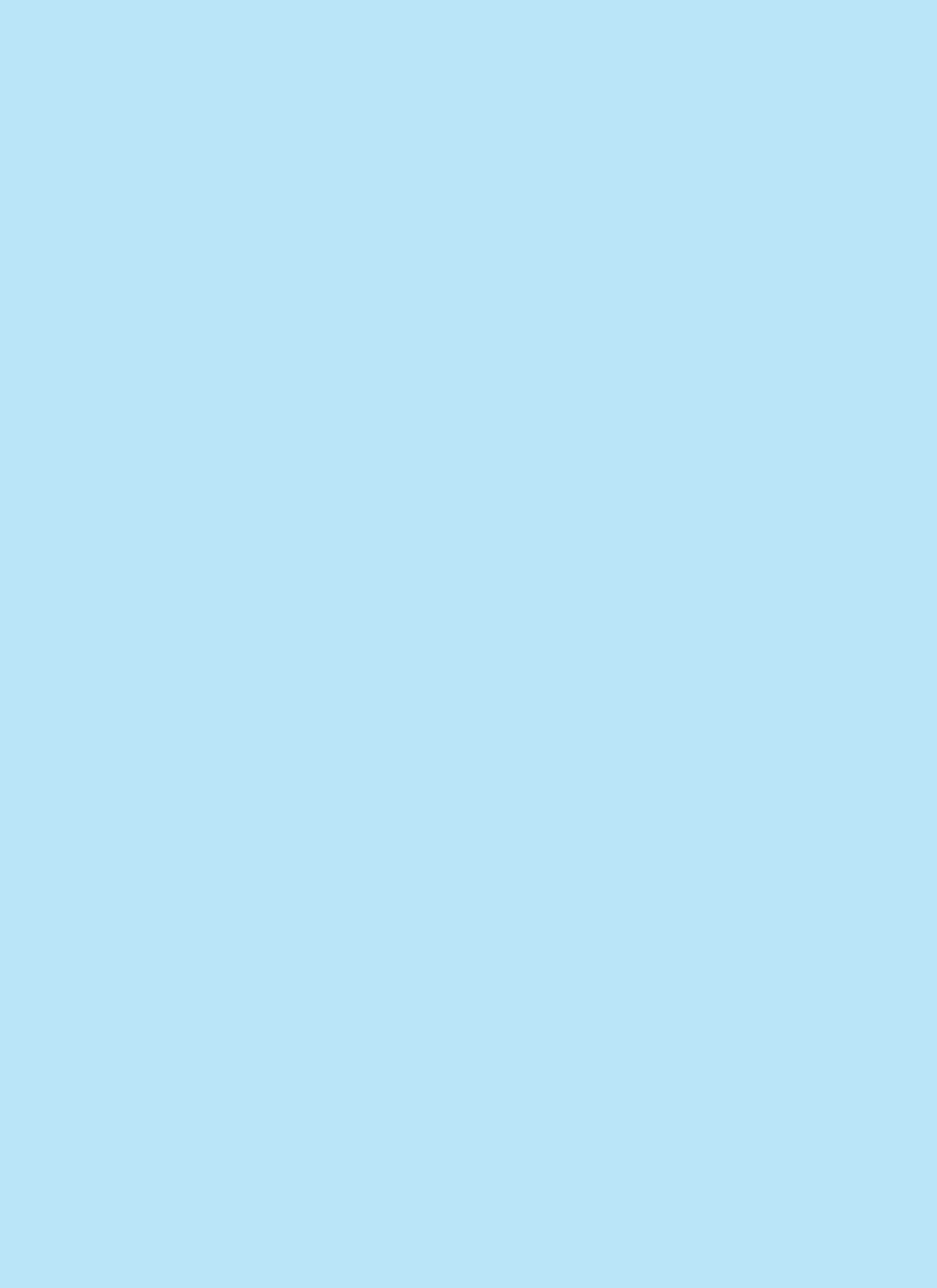let Zappos retain its unique culture. Though

## Zappos **A case study in work environment redesign**

**Can the way the workplace is constructed—physically, virtually, and managerially—affect employee performance? The Deloitte LLP Center for the Edge report** *Work environment redesign***, based on a study of more than 75 organizations, argues that the work environment can have a critical impact on employee productivity, passion, and innovation. The study outlines nine design principles that can help employers gain more value from their people.**

**This case study explores ways that online retailer Zappos is applying these design principles to enhance its own corporate environment.**

## Company background and results

Zappos.com (Zappos), the top online shoe retailer,<sup>1</sup> is ranked 31 on *Fortune* magazine's 2013 "Best companies to work for" list,<sup>2</sup> on which it has been for five years. It has grown sales year over year since 1999. The company is known and routinely recognized for its excellent customer service. In 2009, Amazon acquired Zappos through an all-stock transaction, leaving the company independent with a promise to Amazon does not separately report revenue for Zappos, Zappos' sales exceeded \$1.2 billion in 2009.3 Meaningful challenges "Pursue growth and learning" is one of Zappos' core values, and the company actively seeks to help its employees build new skills and rewards them for it. For example, call center representatives in the customer loyalty team (CLT) **P R I N C I P L E S P R I N C I P L E S 9 D E S I G <sup>N</sup> 9 D E S I G <sup>N</sup>** Smart capture and share **Meaningful** challenges and impact Real-time feedback and reflection Rapid experimentation Relevant connections **Define highimpact challenges Strengthen high-impact connections Amplify impact 3 GOALS**

**Figure 1. Work environment design principles used at Zappos**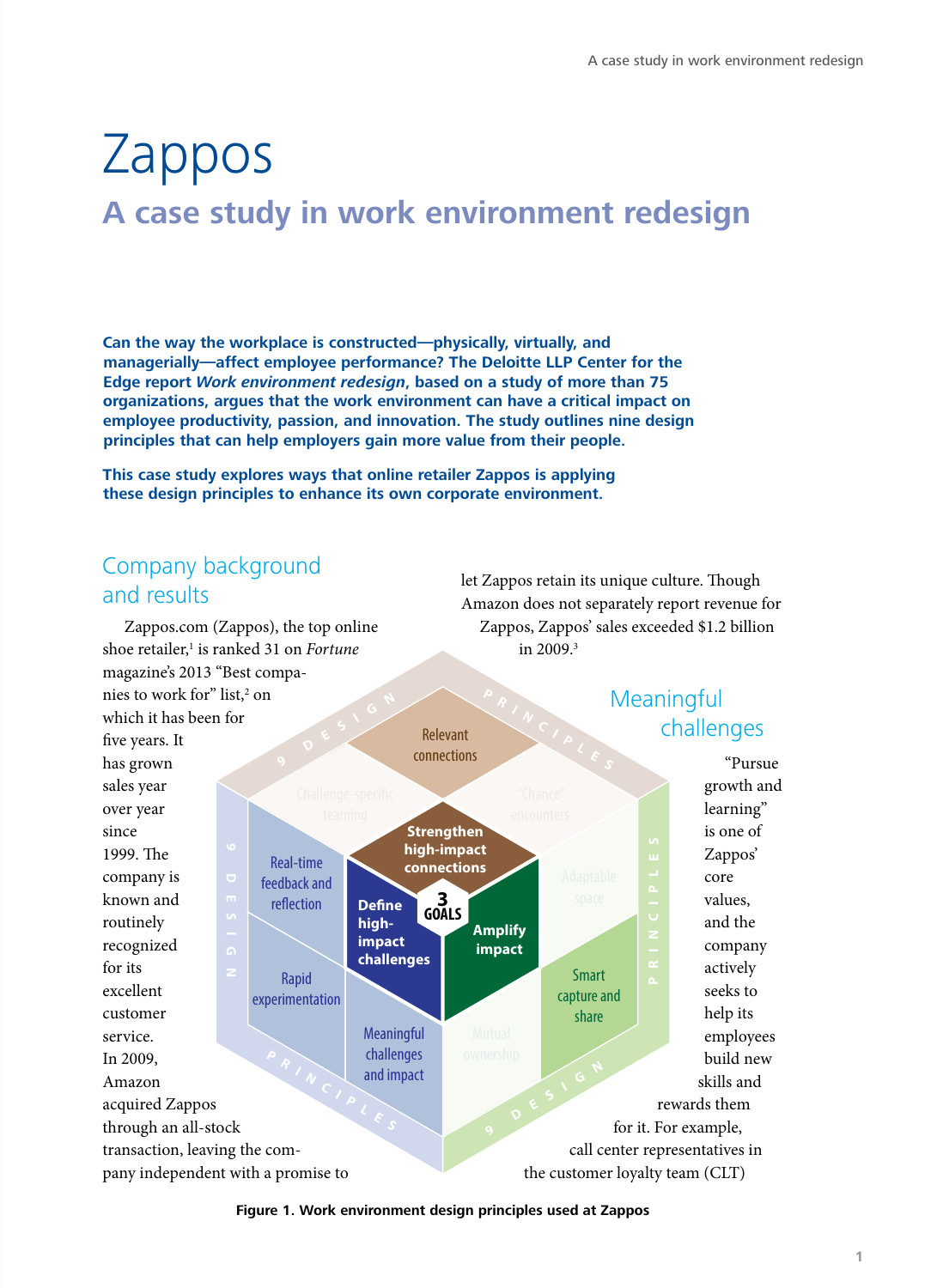can increase their wages from \$11/hour to \$16/hour within a year by learning the skills required to work at the resource desk (Rdesk), where complex calls get escalated. The main steps for this kind of raise are:

- 1. Shadowing a colleague with a particular skill
- 2. Demonstrating the skill successfully for 30 days
- 3. Passing a technical skills test

Most skills translate into an incremental \$0.25 to \$1/hour increase in hourly wage. For example, developing email or live chat skills translates to a \$1/hour raise. However, if both of these skills are attained within a year, the wage increases from \$11/hour to \$13/hour. Even if a CLT member chooses to return from a new role (for example, at the Rdesk) to his or her original role, he or she keeps the pay raise, because he or she will continue to encounter new challenges in the original role that leverage his or her new skills. With this structure, no one receives pay raises simply because of tenure. Rather, raises are awarded for accomplishment, improving Zappos' margins and motivating people to continue to learn in order to improve their compensation.<sup>4</sup>

All Zappos employees have access to the "goals department," which is staffed by a "head coach," Augusta Scott. Employees can meet with Augusta to set goals, which are typically 30-day challenges. Augusta helps participants set both personal and professional goals, since Zappos believes that helping its employees accomplish their personal goals actually drives better customer service. For example, a CLT member with the goal of starting a career in marketing can shadow a colleague within marketing for a few months and continue to see a meaningful challenge ahead. Goal-setting, even within the personal realm, benefits the

professional life of each participant because the accountability, confidence, and planning skills employees learn are also crucial to their professional development. Almost half of the participants coached between 2010 and 2011 attained promotion or progression toward a meaningful challenge. Their impact is recorded on the Goals Club wall and celebrated throughout the organization, encouraging new participants as well as continued goal-setting and attainment.<sup>5</sup>

## Real-time feedback and reflection

Zappos is known as one of the few companies that has replaced annual performance evaluations with more frequent performance feedback. Managers are encouraged to sit with their team members on a more real-time basis, meeting at frequencies ranging from daily to monthly. They can choose to discuss specific areas of improvement and/or scores on four dimensions during a "culture review":

- Core values
- Performance
- Leadership
- Growth potential

While most companies' reviews revolve around performance metrics, Zappos' culture reviews also emphasize adoption of the company's core values. These discussions focus on how the worker can improve: for example, on how well he or she exhibited a core value such as "embrace and drive change." Because pay raises are based on skills tests and not on tenure or annual performance ratings, cultural fit adds another important layer of context from which a worker can draw performance improvement ideas.<sup>6</sup>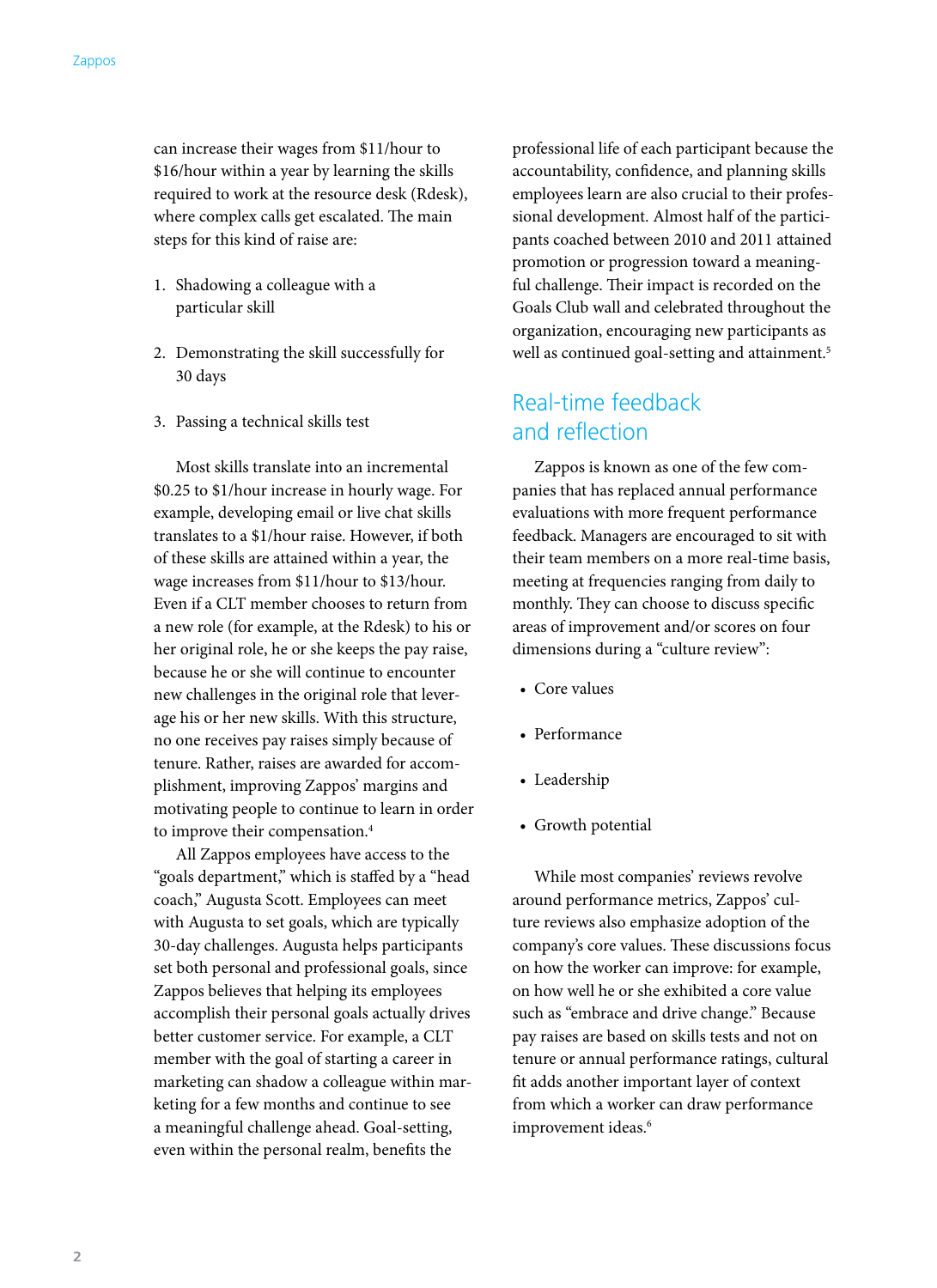Another way in which Zappos encourages real-time feedback is through the weekly team huddle meetings, or "Zuddles," to help individuals reflect on what went well or what went wrong. In addition to these meetings, groups of employees listen to their recent conversations with customers—as uncomfortable as that may be—to pinpoint specific areas of improvement for the next call. Within the Zuddles, team members also reflect on the core values, often testing each other for knowledge of the 10 values.7

Zappos has also developed a practice of soliciting real-time feedback from customers. For example, a buyer at Zappos recently asked a caller why he liked a particular shoe so much and what other shoes made sense to add to Zappos' inventory. From there, the buyer was able to increase Zappos' inventory of popular items. A marketing lead also asked a caller about factors that impact purchase decision, including recent advertisements. This meant that the marketing lead could quickly adjust marketing campaigns according to customer feedback. Because every employee is required to staff the call center at least once a year, every member of every department obtains valuable real-time feedback from the customer.8

### Smart capture and share

Zappos uses internal wikis and blogs to help employees solve problems together. After Amazon acquired Zappos, the fulfillment center encountered issues as it began merging with Amazon's fulfillment organization. To highlight specific problems and solutions, employees used a simple wiki. Everyone could learn what was needed to solve the next problem. Similarly, quarterly all-hands meetings are filmed, live-streamed, and captured for future reference so that all employees can watch and refer back to them. During these meetings,

teams come together to discuss lessons learned and share frequently encountered problems and common solutions.<sup>9</sup>

Zappos also records the strength of relationships and networks within the organization. As an employee logs on to his or her PC, a randomized series of photos of colleagues in other departments will flash by. The screen enables a worker to rate his or her familiarity with a colleague. The short exercise helps to capture the strength of interdepartmental relationships. Management uses this information to understand if silos are forming and/or deepening and to address the emergence of silos, if needed, through increased collaboration.<sup>10</sup>

Within the office, flyers, posters, LCDs, and even T-shirts are used to help employees focus on and share the most important announcements to help cut through email clutter. For example, crowdsourced tips for keeping orders from escalating (called "Top Hug" alerts), advertisements for veteran employees to sign up as mentors to junior members, and other pieces of information flash by in a commercial-like fashion. Without these important announcements, employees may not notice the need to take action in certain areas of office life.11

## Rapid experimentation

Process improvement at Zappos is almost entirely employee-driven, and Zappos has created an environment where employees feel comfortable participating in the process. The open acceptance of mistakes—even very costly ones, such as a pricing mistake that cost the company \$1.6 million—increases the level of risk-taking and experimentation across the organization. Many projects, including Zappos' annual Culture Book (its core values bible), are made from information that is crowdsourced and then rapidly iterated. One employee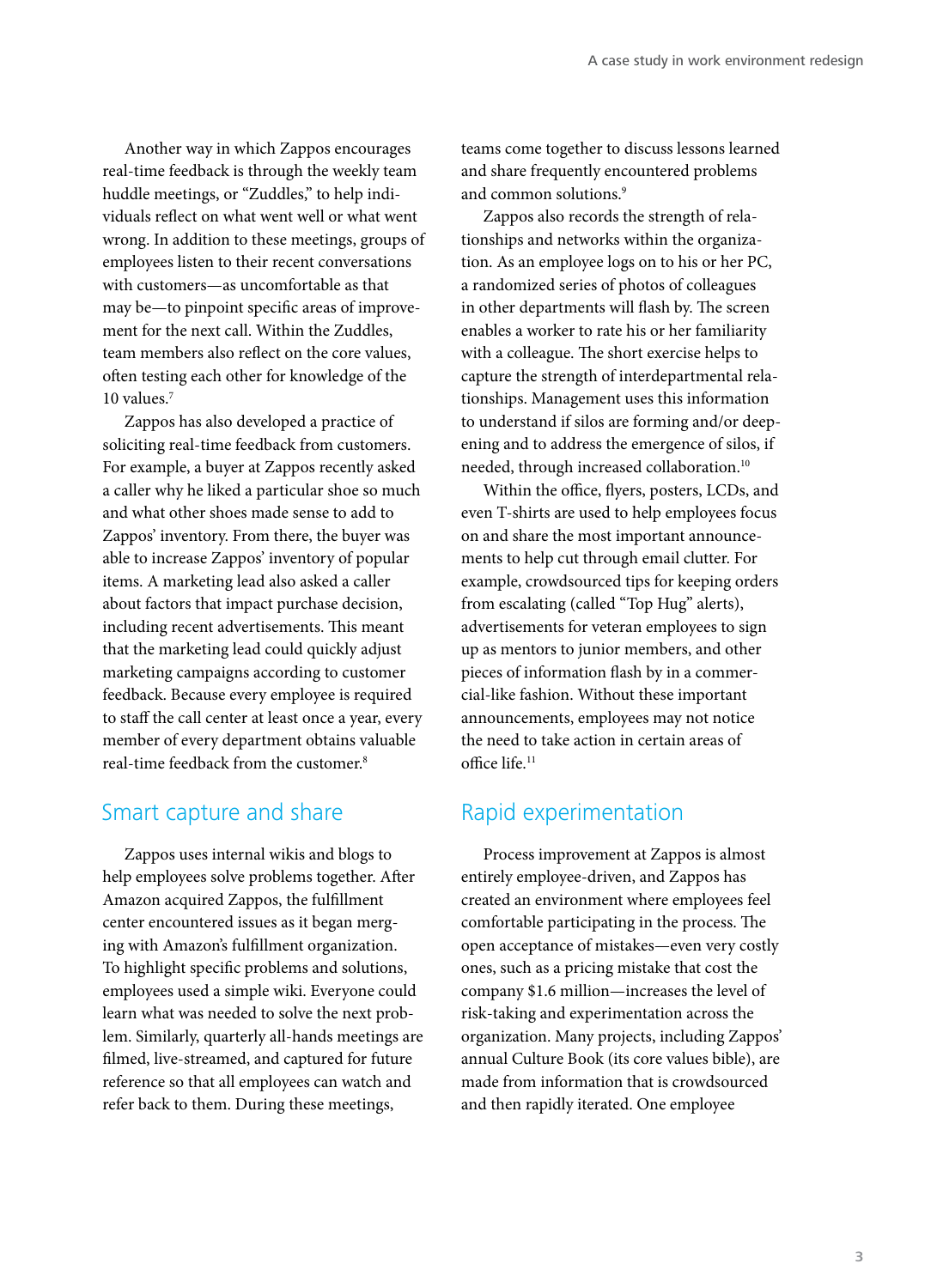emphasizes the improvements to be made in the 2011 Culture Book:

Ninety percent of the company is amazing, and 10 percent needs some work . . . What is important is that Zappos is such a work in progress that I truly believe the 10 percent is probably on the drawing boards of people here, to be tweaked and improved upon. I hope next year to be moving the 10 percent down, and the 90 percent higher. I'm prepared to roll up my sleeves and pitch in with the rest of the team to focus on our continued growth and improvement.<sup>12</sup>

### Relevant connections

In addition to connecting through allhands meetings, employees can easily find one another through low-tech paper "license plates" hanging over each cubicle, with cubicles aligned to a grid of "city streets." Each license plate includes "registration stickers" showing the number of years a team member has spent at Zappos. For example, "13" is appended to the license plate of the CEO, Tony Hsieh, who founded the company 13 years ago. These

highly visible plates help new team members make relevant connections and find veterans to query about resolving a customer issue or researching a new problem. All executives can be found quickly using the same license plates; consequently, employees frequently approach them with questions or suggestions to more thoroughly solve problems.<sup>13</sup>

### Lessons learned

- Encouraging employees to shadow other roles and apprentice with each other accelerates cross-functional learning.
- Pursuing and setting goals for both work and personal endeavors help employees develop behaviors that help them and the company.
- An open, egalitarian culture can be created both through policies on physical space (e.g., open floor plan and décor) as well as through management systems (e.g., pegging wages to skill development).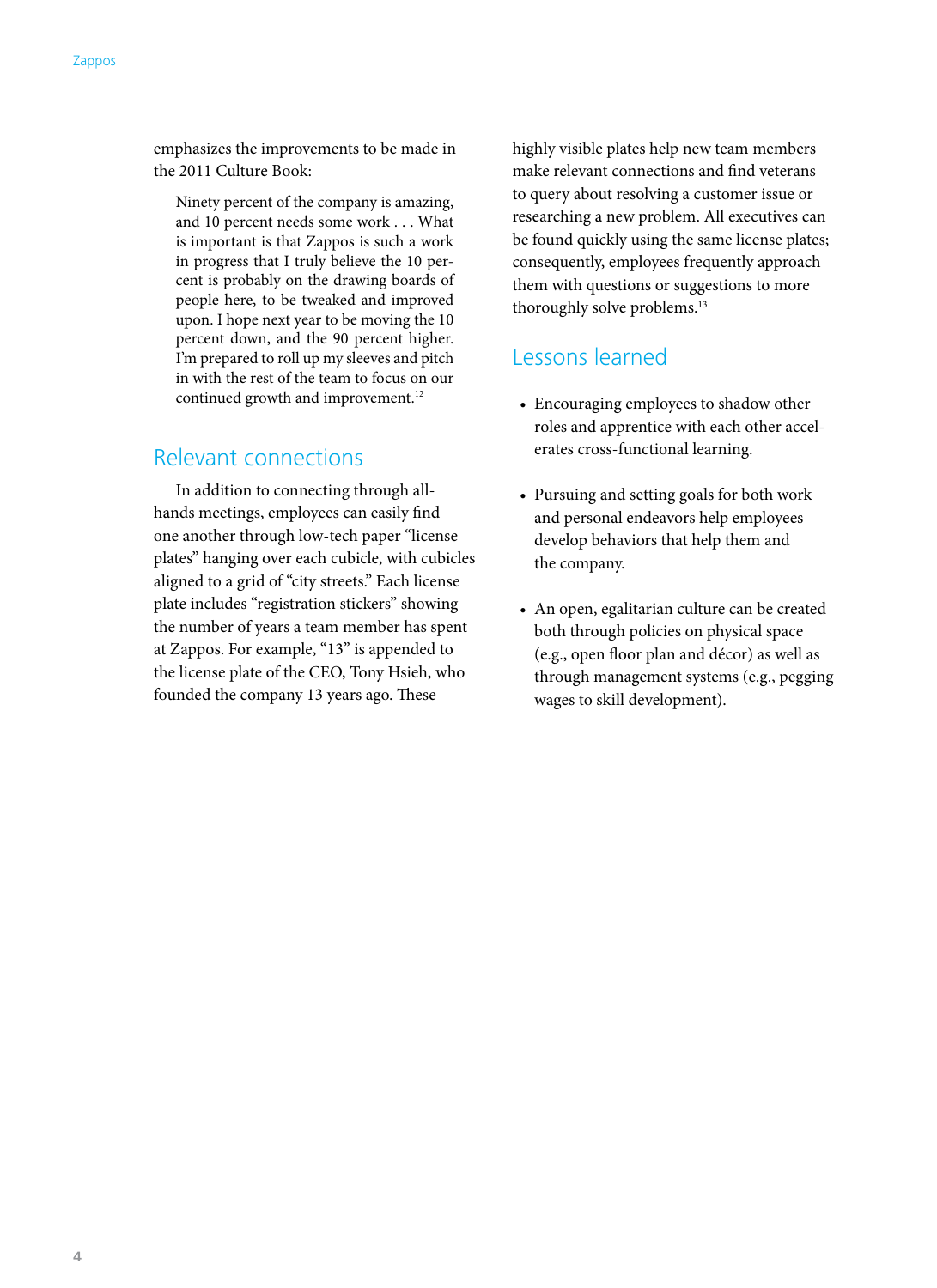## Endnotes

- 1. Hoover's, "Company profile," http://www. hoovers.com, accessed December 2, 2012.
- 2. Robert Levering and Milton Moskowitz, "100 best companies to work for," CNNMoney, January 2013, http://money.cnn.com/ magazines/fortune/best-companies/2012/ snapshots/11.html, accessed March 7, 2013.
- 3. Hoover's, "Company profile."
- 4. Zappos tour, January 9, 2013.
- 5. Ibid.
- 6. Joseph Michelli, *The Zappos Experience: 5 Principles to Inspire, Engage, and WOW* (United States: McGraw-Hill, 2012), pp. 64-78.
- 7. Zappos tour.
- 8. Ibid.
- 9. Ibid.
- 10. Ibid.
- 11. Ibid.
- 12. Zappos.com, "2011 Culture Book."
- 13. Zappos tour.

## About the author

#### Kelly Cheng *Deloitte Consulting LLP*

**Kelly Cheng** is a consultant in Deloitte Consulting LLP's Strategy & Operations practice. She focuses primarily on growth strategy work in the health care, financial services, and technology sectors. Many of her clients look to emerging technologies to drive growth opportunities. Her work at the Center includes conducting primary and secondary research on talent development and helping to develop the launch strategy for "Pragmatic Pathways," a framework to help companies scale change.